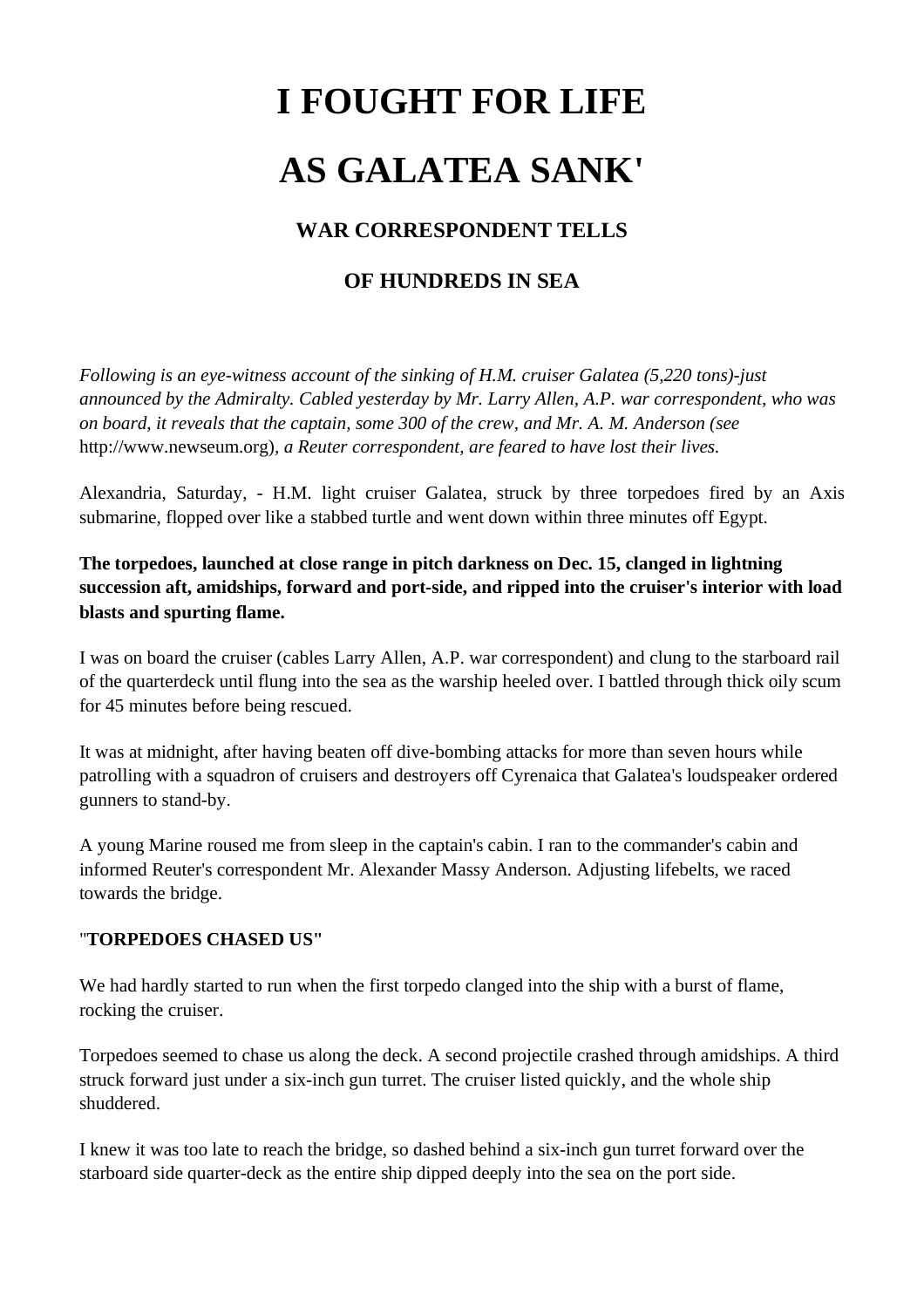I caught hold of the starboard deck rail as the cruiser rapidly turned on her port side, unscrewed the nozzle of the lifebelt hung around my neck, and blew into it with all the breath I could summon.

# **The cruiser flopped completely over to port, sending me sliding down into the sea. Hundreds of officers and ratings poured into the water. I heard Anderson at the rails shout something to a ship's officer. I never saw him again.**

Knowing I could not swim, and fearful lest the old lifebelt I retrieved after the bombing of H.M.S. Illustrious on Jan.10 would collapse, my body slipped deep under the water with scores of others as the cruiser, with a tremendous suction, disappeared in a huge lake of oil.

# **HUNDREDS IN SEA**

I feared, too, that the torpedoes' fire might have reached Galatea's magazine, and that the explosion would blow us all to bits, but there was only a muffled blast as she took the death plunge.

I felt I must have swallowed gallons of oily scum and water before I bobbed to the surface and tried to float, holding my lifebelt high close to my chest. Around me there were hundreds of bobbing heads.

I tried to battle my way as far as I could from where the cruiser sank. Several sailors had succeeded in getting off a small motor-boat. I attempted to propel myself toward it but went under again, coming up with lungs feeling as if they would burst. I gasped a cry for help.

A sailor helped me clamber aboard the boat, but a score of others had the same idea. Her rear section rapidly filled with water and was pushed down by the weight of a dozen more bodies.

I struggled forward to the starboard side. Several sailors followed me. The boat dipped and suddenly turned over.

Again I went under, then, groping blindly, grasped the wheel of a motor launch and pulled myself into the front cockpit.

Then the launch sank. A lone sailor and myself hung on the tip-most point of the bow until she slipped beneath the waves.

## **CRIES IN THE DARK**

Desperately I tried and succeeded in getting hold of a small floating spar. I tucked it under my left arm and joined scores of others in cries for help in the pitch darkness, hoping to attract the attention of the destroyers. But no one had a torch.

At that moment I saw a huge black silhouette of a destroyer about 75 yards ahead.

"Help, I am drowning." I heard a sailor in the water near me cry. "Keep going" I gasped. "Look, theres a destroyer ahead."

That seemed to give him a new burst of energy. He swam towards it. I tried hard, but could not get an inch closer.